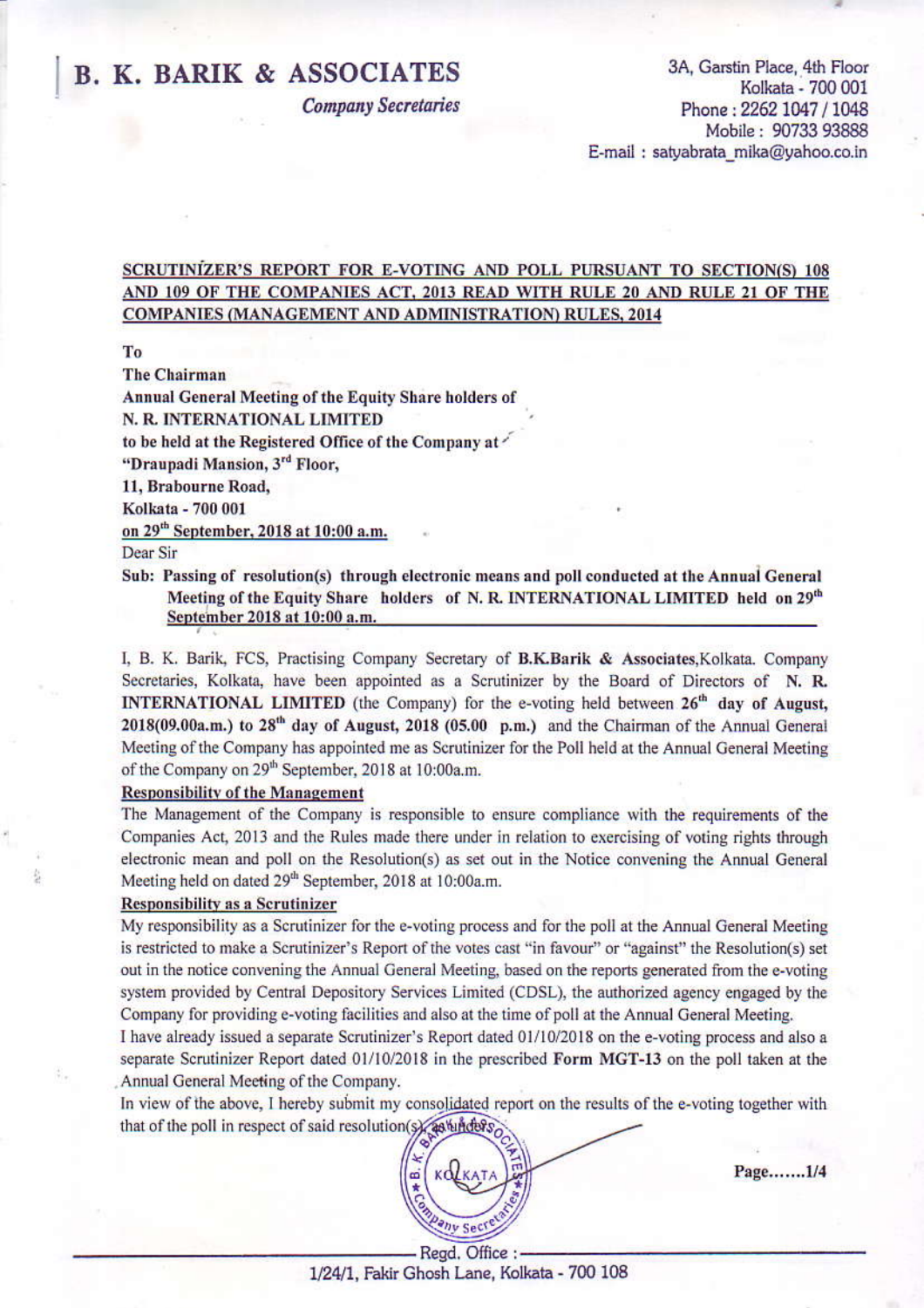# J. K. BARIK & ASSOCIATES

**Company Secretaries** 

3A, Garstin Place, 4th Floor Kolkata - 700 001 Phone: 2262 1047 / 1048 Mobile: 90733 93888 E-mail : satyabrata mika@yahoo.co.in

### The result(s)-of the E-voting and Poll is/are under:

### **Resolution No.1(Ordinary Resolution)**

"To receive, consider and adopt the Audited Financial Statements of the Company for the financial year ended March 31, 2018 together with Auditors' and Directors' Reports thereon for the year ended on that date."

## (i) VOTES CAST IN FAVOUR OF THE RESOLUTION

| Mode of voting      | Numbers of members<br>voted through electronic<br>means and poll | Number of votes cast | Percentage of total<br>number of votes cast |
|---------------------|------------------------------------------------------------------|----------------------|---------------------------------------------|
| E-Voting            |                                                                  | ΙU                   | 100%                                        |
| Poll                | 159                                                              | 6407267              | 100%                                        |
| <b>Total Voting</b> | 161                                                              | 6407277              | 100%                                        |

## (ii). VOTES CAST AGAINST THE RESOLUTION

| Mode of voting      | Numbers of members<br>voted through electronic<br>means and poll | Number of votes cast | Percentage of total<br>number of votes cast |
|---------------------|------------------------------------------------------------------|----------------------|---------------------------------------------|
| E-Voting            | NIL                                                              | NIL                  | NIL                                         |
| Poll                | <b>NIL</b>                                                       | <b>NIL</b>           | <b>NIL</b>                                  |
| <b>Total Voting</b> | NIL                                                              | NIL                  | <b>NIL</b>                                  |

### (iii).INVALID VOTES

| Mode of voting      | Numbers of members<br>voted through electronic<br>means and poll | Number of votes cast | Percentage of total<br>number of votes cast |
|---------------------|------------------------------------------------------------------|----------------------|---------------------------------------------|
| E-Voting            | NIL                                                              | <b>NIL</b>           | <b>NIL</b>                                  |
| Poll                | NIL                                                              | NIL                  | <b>NIL</b>                                  |
| <b>Total Voting</b> | NIL                                                              | <b>NIL</b>           | <b>NIL</b>                                  |



Page.......2/4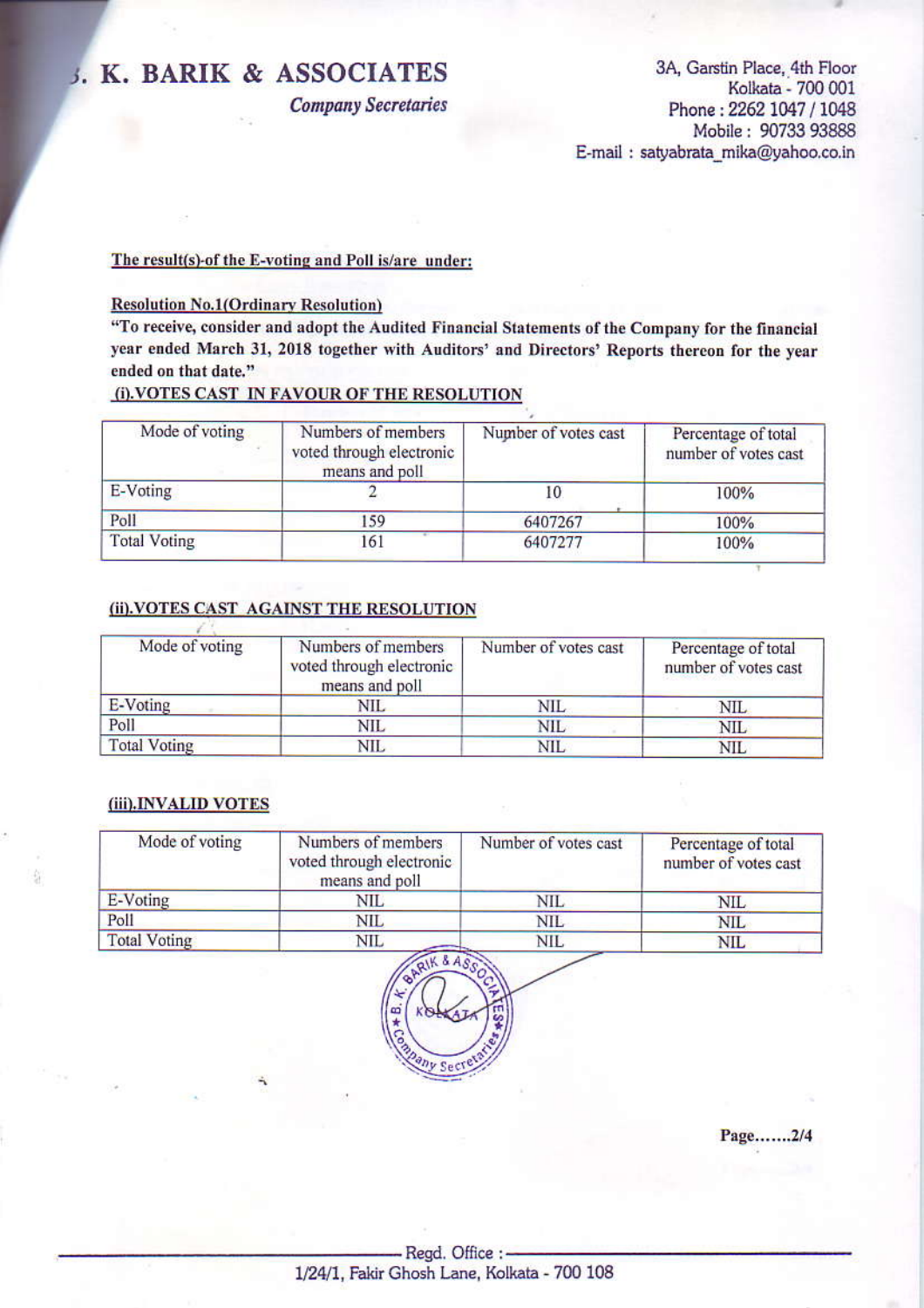# 3. K. BARIK & ASSOCIATES

**Company Secretaries** 

3A, Garstin Place, 4th Floor Kolkata - 700 001 Phone: 2262 1047 / 1048 Mobile: 90733 93888 E-mail : satyabrata\_mika@yahoo.co.in

 $\mathbf{r}$ 

### **Resolution No.2(Ordinary Resolution)**

"To appoint a Director in place of Mrs. Sangeeta Modi (holding DIN 01963973), who retires at the ensuing Annual General Meeting, and being eligible, offer herself for re-appointment."

### (i). VOTES CAST IN FAVOUR OF THE RESOLUTION

| Mode of voting      | Numbers of members<br>voted through electronic<br>means and poll | Number of votes cast | Percentage of total<br>number of votes cast |
|---------------------|------------------------------------------------------------------|----------------------|---------------------------------------------|
| E-Voting            |                                                                  | $^{10}$              | 100%                                        |
| Poll                | 159                                                              | 6407267              | 100%                                        |
| <b>Total Voting</b> | 161                                                              | 6407277              | 100%                                        |

## (ii). VOTES CAST AGAINST THE RESOLUTION

| Mode of voting      | Numbers of members<br>voted through electronic<br>means and poll | Number of votes cast | Percentage of total<br>number of votes cast |
|---------------------|------------------------------------------------------------------|----------------------|---------------------------------------------|
| E-Voting            | NIL                                                              | NIL                  | <b>NIL</b>                                  |
| Poll                | NIL                                                              | NIL                  | NIL                                         |
| <b>Total Voting</b> | NIL                                                              | NIL                  | NIL                                         |

### (iii).INVALID VOTES

| Mode of voting      | Numbers of members<br>voted through electronic<br>means and poll | Number of votes cast | Percentage of total<br>number of votes cast |
|---------------------|------------------------------------------------------------------|----------------------|---------------------------------------------|
| E-Voting            | <b>NIL</b>                                                       | NIL                  | NIL                                         |
| Poll                | <b>NIL</b>                                                       | NIL                  | NIL                                         |
| <b>Total Voting</b> | NIL                                                              | <b>NIL</b>           | NIL                                         |



Page.......3/4